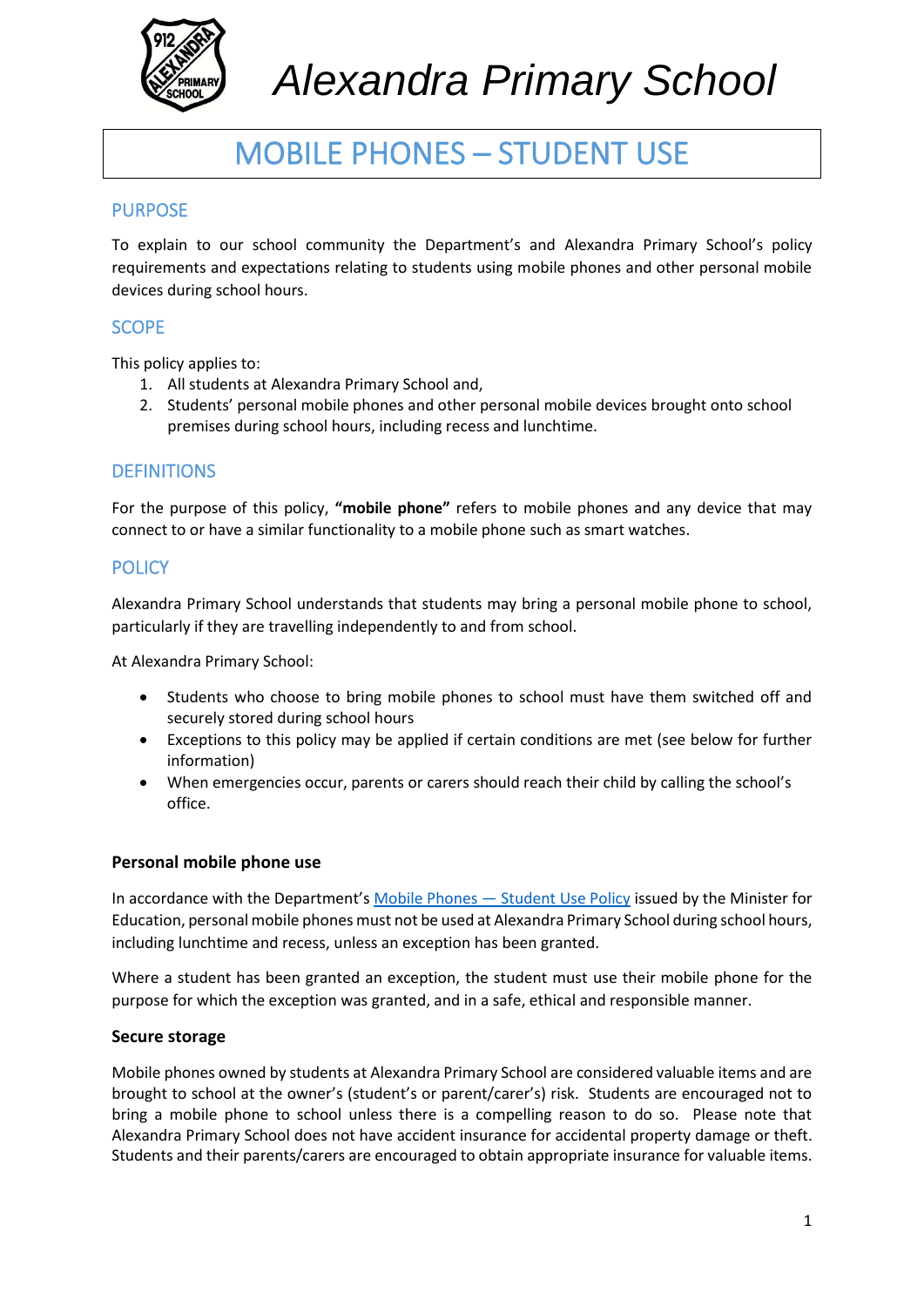

# *Alexandra Primary School*

Refer to the Alexandra Primary School Personal Property Policy and the Department's Claims for [Property Damage and Medical Expenses](https://www2.education.vic.gov.au/pal/claims-property-damage-and-medical-expenses/policy) policy.

Where students bring a mobile phone to school, Alexandra Primary School will provide secure storage. Secure storage is storage that cannot be readily accessed by those without permission to do so. At Alexandra Primary School students are required to store their phones in the phone box that is under the supervision of the classroom teacher for the day. This applies to the senior school students. Junior school students who bring a mobile phone to school are require to hand this in to the front office.

#### **Enforcement**

Students who use their personal mobile phones inappropriately at Alexandra Primary School, may be issued with consequences consistent with our school's existing student engagement polices *e.g. Student Wellbeing and Engagement policy* and *Bullying* policy.]

At Alexandra Primary School inappropriate use of mobile phones is **any use during school hours**, unless an exception has been granted, and particularly use of a mobile phone:

- in any way that disrupts the learning of others
- to send inappropriate, harassing or threatening messages or phone calls
- to engage in inappropriate social media use including cyber bullying
- to capture video or images of people, including students, teachers and members of the school community without their permission
- to capture video or images in the school toilets, changing rooms, swimming pools and gyms
- during exams and assessments

#### **Exceptions**

Exceptions to the policy:

- may be applied during school hours if certain conditions are met, specifically,
	- o Health and wellbeing-related exceptions; and
	- o Exceptions related to managing risk when students are offsite.
- can be granted by the Principal, or by the teacher for that class, in accordance with the Department's Mobile Phones — [Student Use Policy.](https://www2.education.vic.gov.au/pal/students-using-mobile-phones/policy)

The three categories of exceptions allowed under the Department's [Mobile Phones](https://www2.education.vic.gov.au/pal/students-using-mobile-phones/policy) — Student Use [Policy](https://www2.education.vic.gov.au/pal/students-using-mobile-phones/policy) are:

#### *1. Learning-related exceptions*

| <b>Specific exception</b>                                                                                                                           | <b>Documentation</b>                 |
|-----------------------------------------------------------------------------------------------------------------------------------------------------|--------------------------------------|
| For students for whom a reasonable adjustment to<br>a learning program is needed because of a disability   Education Plan<br>or learning difficulty | Individual Learning Plan, Individual |